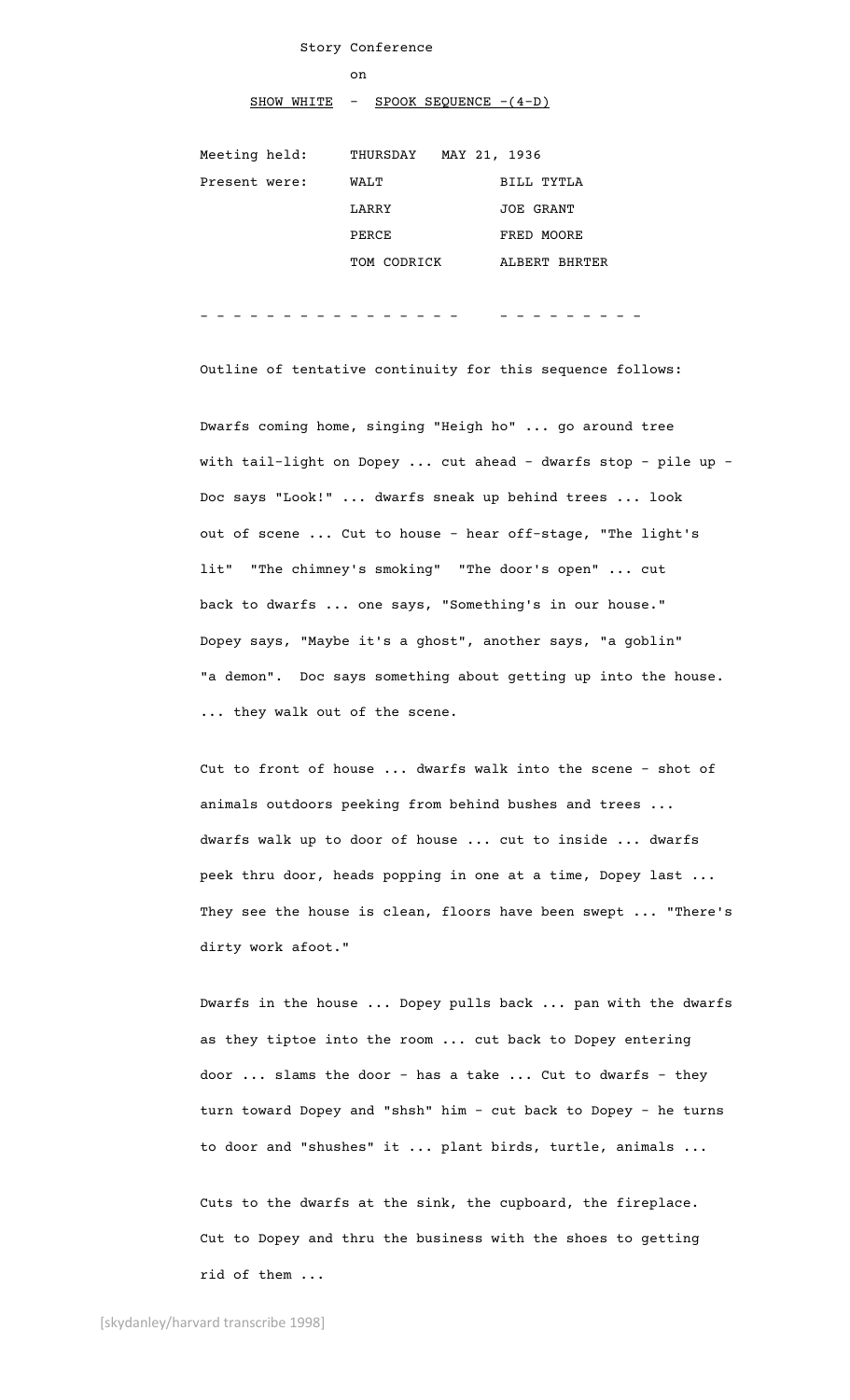Continuity continued:

Cut to dwarfs finding flowers ... thru the sneeze business .. Dwarfs scold Sneezy ... Cut to the birds - birds scream ... cut back to the dwarfs' take on the scream ... Doc drops candle which lands on the turtle ... they all dive out of the scene ... cuts to the dwarfs in their hiding places ... light reflected from the candle going by, on the dwarfs ... final cut to Doc ... turtle comes in and burns Doc on the fanny ... Doc dives out of the scene - some gag of a take ..

Cut up to the door .. the door squeaks ... cut to foot of the steps ... Doc comes in with candle ... dwarfs follow him in .. Doc says, "It's upstairs - someone will have to up and scare it down." ... they all look at Dopey who starts to run off ... they grab him by the skirt ... Dopey treads on the floor ... they bring him to Doc who hands Dopey the candle and sends him upstairs ... Shot of Dopey going up the steps ... squeaks on the steps ... Dopey gets scared - turns back toward the dwarfs ... Cut to the dwarfs who say, "Don't be afraid – we're right behind you" ... Cut to Dopey going in the door inside the bedroom, his hand coming thru the door first, followed by his head ...

Dopey into the room - stops - looks o.s. ... cut to bed - Snow White yawns ... cut back to Dopey ... take on Dopey and the candle goes up ... Dopey drops candle - turns - runs out of the room ...

Cut to Dopey on the steps ... Dopey collides with the dwarfs coming up the steps ... cut to bottom of steps - they all pile up ... cut to doorway ... dwarfs run out ... Dopey comes in as door pulls shut ... grabs the door and tries to open it ...

Cut outside - show the dwarfs on the outside holding door closed Cut back inside the door ... the handle comes off the door –

[skydanley/harvard transcribe 1998] Dopey rolls out of the scene ... there is a crash and clatter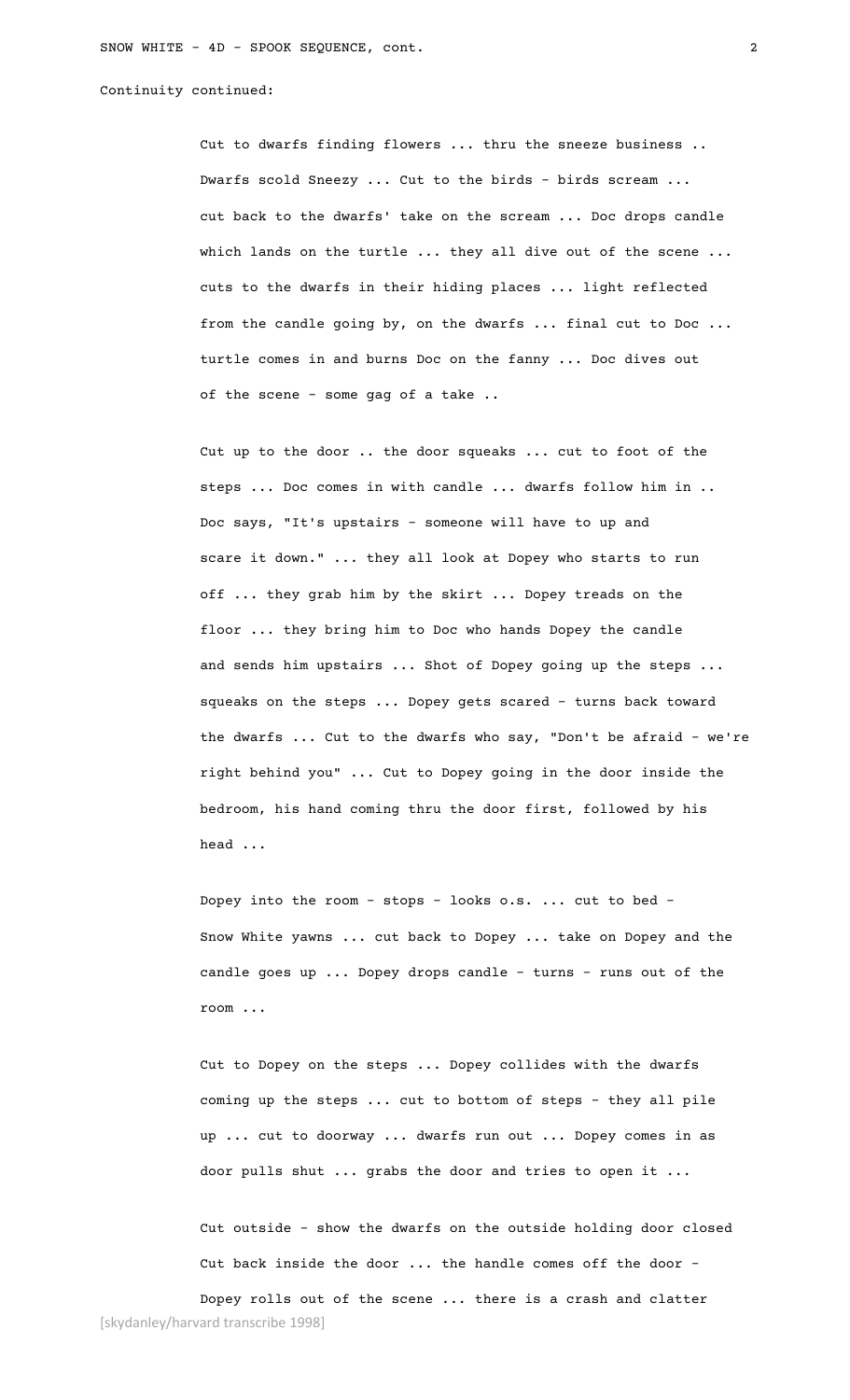Story Meeting SPOOK SEQUENCE, SHOW WHITE 3

# Continuity continued:

off stage ... cut over and discover Dopey covered with pans ... Dopey gets up and runs out of the door ... cut to the dwarfs outside hiding behind a tree ... Dopey comes into the scene they start to beat him up ... discover it is Dopey and start upstairs to kill the monster in the bedroom.

- - - - - - - - -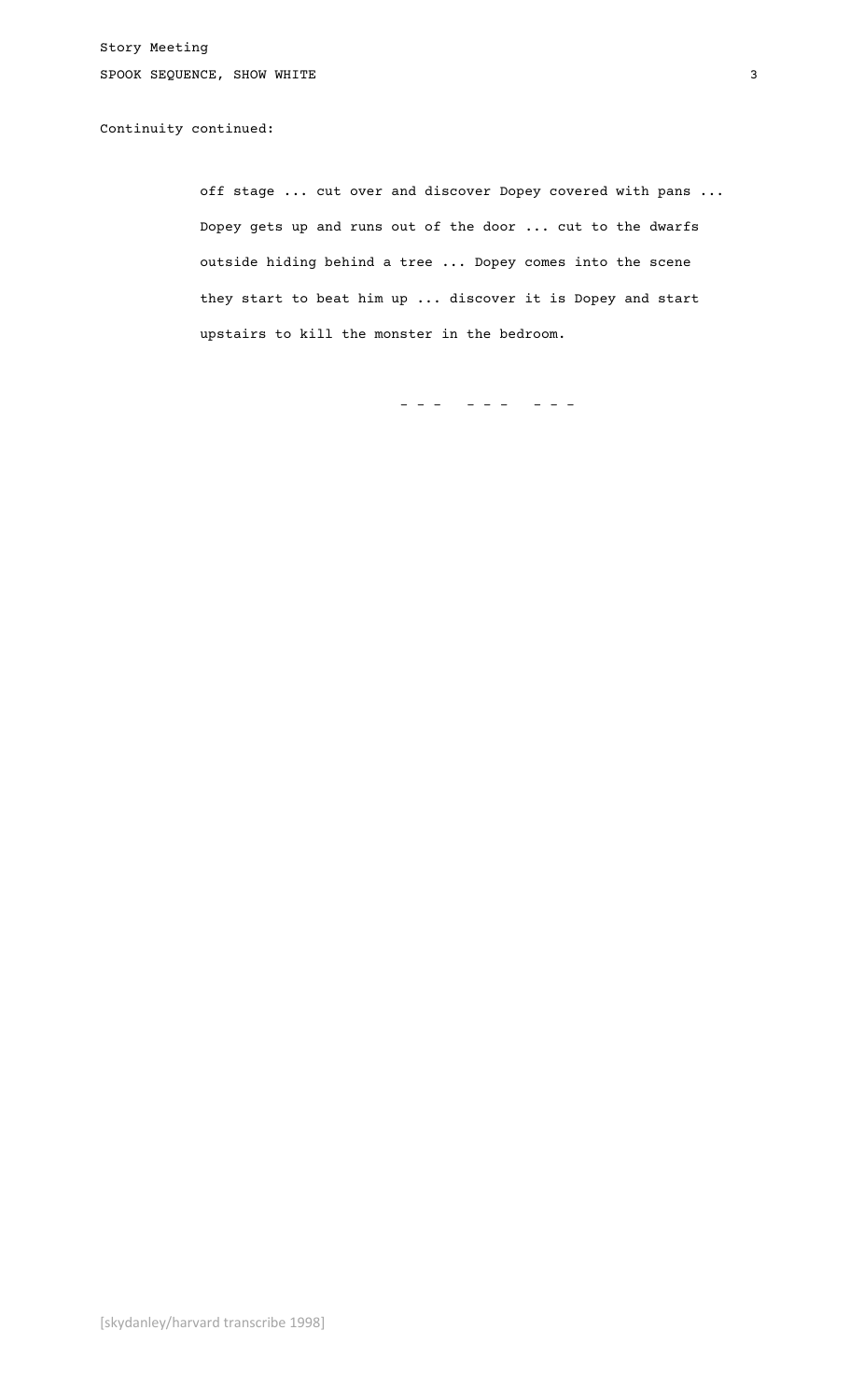## DWARFS MARCHING HOME - SEE HOUSE - FRIGHTENED BY THOUGHT OF GHOSTS AND THE UNKNOWN

(Discussion of value of planting superstitions and fears)

- WALT ... You depend too much on superstitions when you plant the stuff about ring around the moon and falling stars in the beginning. It's better to plant something to cause their alarm and then bring in the superstitions. Show the dwarfs come up singing ... they stop alarmed - there is a light in their house - the door is open – build up their suspicions as they see there is something in the house ... then as they sneak up, the wind blows - they say, "what's that" ... Doc cautions them, "There is something here that means death." You have more reason for their fears then.
- TYTLA Once you get to the house business, there should be concentration on getting there and what is to take place there... you build up a mood of fear, something happening - then the light in the house is the climax ... I think it would be stalling from then on.
- WALT I think it is stalling ... I was putting that business in for the value there may be in the business. I'd rather see them get all their superstitions planted when they come toward the house, and then have them come to the house ... the whole business is merely a plant for their scare ... plant it all when they are grouped around the trees looking down at their house, seeing the light in the window, smoke in the chimney, etc. ... the minute they see something in the house is our chance to bring out their superstitions. You could put the other stuff in (ring around the moon, etc.) on the way to the house if it has value.

When someone says, "Maybe it's a ghost" is the point at which we would build up their fears.

We should concentrate directly on the house - if you don't footage will pile up.

I'd like to see them approach the house - show a little shot of the animals peeking out again just to remind you of them - they would be peeking from behind the foliage watching the dwarfs come up ... this would bring the animals into the story ... when the dwarfs go out to wash, we might shoot thru the foliage again and show the animals looking ... probably no further reference to animals needed in that sequence ... we would see just the heads of the animals peeking thru.

- TYTLA Off hand I cannot see how we can do that naturally because there is a flow of dialog and action that cannot be very well broken on account of Grumpy... It might be better to see the scene first before adding the shot of the animals peeking thru.
- WALT I think we should try to tie the animals in if we are going to use them later. We must make them a part of the whole thing, if we are going to gag with the frogs. They have appeal value, too. The animals are taking advantage of the situation here and getting some fun out of it ... the same with the birds who deliberately let out a scream later just to scare the dwarfs... The audience will be with the animals.

... Build on the superstition right after they see the house - then some interesting shots of the dwarfs gathering around trees looking down at the house.

MOORE I'd like to see the dwarfs fairly high - they should be high in the field and attention should be down on the house.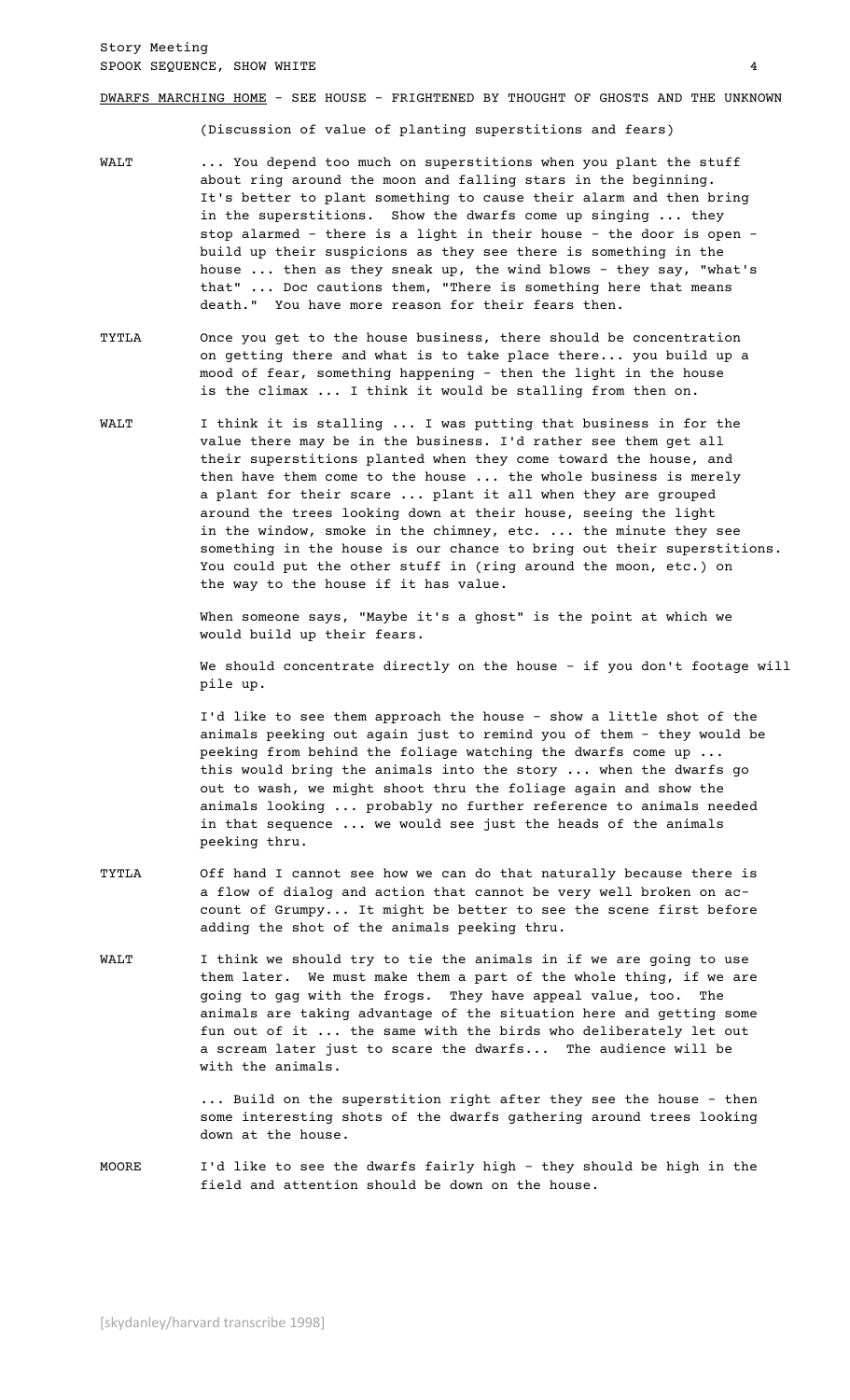Larry suggested using fog for affect when dwarfs see house ...Walt not in favor ... "we will use fog in the scene when the old queen goes off in the early morning and the early mist is rising."

- WALT There's a plant in the tail light if we don't give it away too soon ... plant Dopey right on the march home.
- ALBERT It must he shown in a closeup when they make the turn walking around a tree.
- WALT After the march around, get over the gag don't take them over the hill - they see the house, that is, cut to the front of the line – Doc stops them - just cut from Dopey ... (taking them over the hill again would give feeling that they are going away instead of coming home).

The dwarfs stop - see the house ... build everything right from that point ... no gaps in between. Build to that point ... the animals have run out of the house ... Snowwhite has gone to bed expecting children ... here come the old men - they don't expect anything .. see the house - then the business of their alarm - build up superstition right there... They could march out of that scene and right into the house ... bridge that gap by showing the animals peeking out. Quiet outside – then cut to the inside ... very sneaky. If we wanted to build up any scarey stuff before they get to the house, between the time they saw the house and got into it would be the time for it.

- LARRY We felt once we got them suspicious we should get them into the house as quickly as possible. .... I think we can leave out any reference to things not directly connected with the house (moon, etc.)
- TYTLA (felt the treatment depended on the mood established not possible to go from a happy to frightened superstitious mood without proper build-up.)
- WALT After they see the light in the house, door open, etc., (this is shown o.s.) cut back to dwarfs all scared to death - dialog about "ghosts, demons," etc. ... Doc says, "We'll go up and investigate," to justify their leaving the scene ... cut to front of the house .. dwarfs come inside ... (but that would leave out building their suspicions.)

When the Doc stops to look, I'd rather see them all dash over to the trees - then cut to what they are looking at ... then cut to dwarfs peeking around the trees ... then the superstition business should be brought in without stalling with ring around the moon – get something to show they are thinking of witches and demons, other wise you have no scare to build with them... show something that seems dangerous to them - something direct ... the conversation flashing among them reveals each dwarf's thoughts and fears..

After the cut to the lighted house, shoot up at the dwarfs looking down ... after dialog, as they go out, cut to the house and they come in ...and that would be a good time to show the whites of eyes of birds watching them (as suggested by Larry)

When they come up to the house, have an outside shot. They could get up to the door - that is where Doc could set his lantern down – cut inside ... door would have a chance to open and heads would come in slow - (a repetition of the way heads come in at the top of the stairs) ..

LARRY We're leaving Dopey out of that scene and bringing him in later.

WALT I'd repeat his peeking thru the whiskers, and as they come in he backs up so that he comes in late after they have all come in.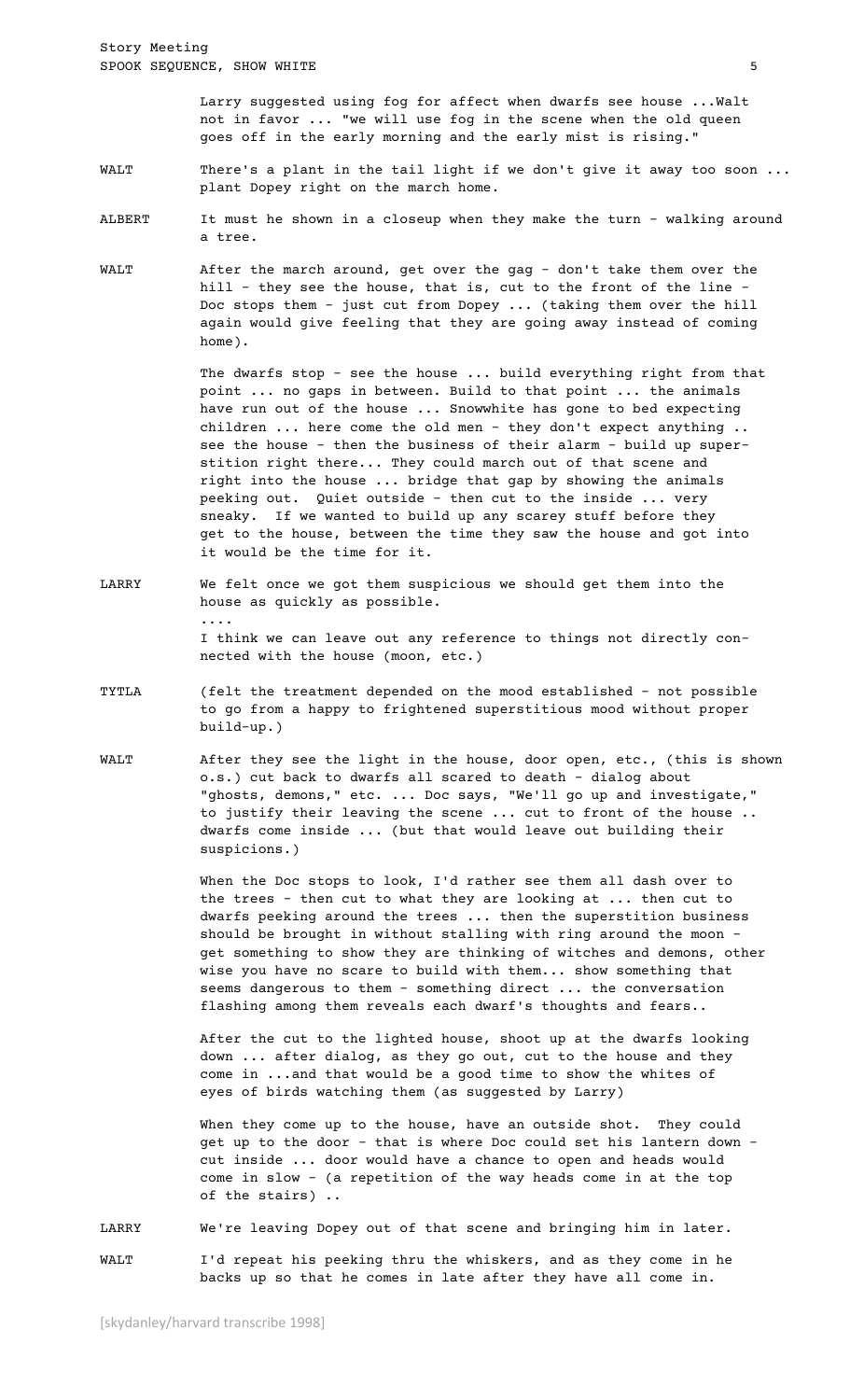Story Meeting SPOOK SEQUENCE, SHOW WHITE 6

- LARRY We plan to pan with them a short distance and then cut back to Dopey.
- WALT Then pull the door slamming business Dopey sneaks in very cautious closes the door and bangs it - his own banging of the door scares him. Have him take his scare himself ...
- LARRY Just before the dwarfs go into the house, or as they stick their heads in, Doc says "shsh" .. Dopey starts slamming the door - cut to the dwarfs - hear o.s. door slam - they say "shsh" - cut to Dopey who says "shsh" to the door.
- WALT The "sh" is a subtle thing there ... Anyway, the funny thing to me is that Dopey sneaks in the door, then slams it and scares himself. He should come in on tiptoe not to make any noise - very dumb, he slams the door - it makes a racket - then cut to the others shushing him and to Dopey shushing the door.
- PERCE Cutting back to him gives a chance to cut to the rest of them at the sink, table, etc.

PLANTING BIRDS AND ANIMALS

WALT Best place to plant them is when dwarfs first start to sneak out after Dopey or when the dwarfs sneak around the house to investigate. Show the birds in the rafters - plant your turtle ... as the dwarfs start out, Doc says, "Be careful - watch every move" ... show foot passing by turtle ... shadow of dwarf precedes dwarf himself - as shadow comes up, birds duck - come up again as head of shadowed dwarf passes ... I wouldn't have the birds or animals talk or sing at that stage - keep them quiet ...

> Then the dwarf at the sink calls out, "Look, they've stolen our dishes." ... another dwarf looks - then turns to look into cupboard; and yells, "No, they didn't - they hid them in the cupboard"; then a dwarf yells, "something's cooking"; another, "It smells good" GRUMPY: "Don't touch it, it might be poison" ... While they're all at the pot, cut to Dopey in some silly position then the shoe gag - then cut back to the dwarfs - table set and the flowers.

- TYTLA You could hide the frogs when the birds and other animals duck, the frogs, with no other place to go, jump into the shoes.
- WALT You could plant them there (the animals) and then get them into action as you wanted them.
- TYTLA The frogs could stick their heads up out of the shoes after ducking into them for hiding purposes ... then when they get working in the shoes, it's a continuation of their action.
- WALT Dopey could sneak by and the frogs jump into the shoes

DISSUCESSION OF BUSINESS OF DOPEY WITH SHOES

It was felt it might be best to involve only Dopey with the shoe sequence and not the other dwarfs, Business outlined by Larry – Walt was in doubt about the walking business: Fred didn't find it very clear, especially with Dopey: Walt felt the idea thought be gotten over of the four feet without Dopey's walking; Walt liked the business of Dopey's picking the second pair of shoes up, walking back with them, and setting them down; Tytla felt Dopey hitting his own feet was forced; Walt felt the business was a little slow; Fred thought it would be funny if it didn't take so long ... Walt suggested shortening the gag by just having the shoes follow Dopey ..

Dopey might walk three steps and stop; then shoes would repeat.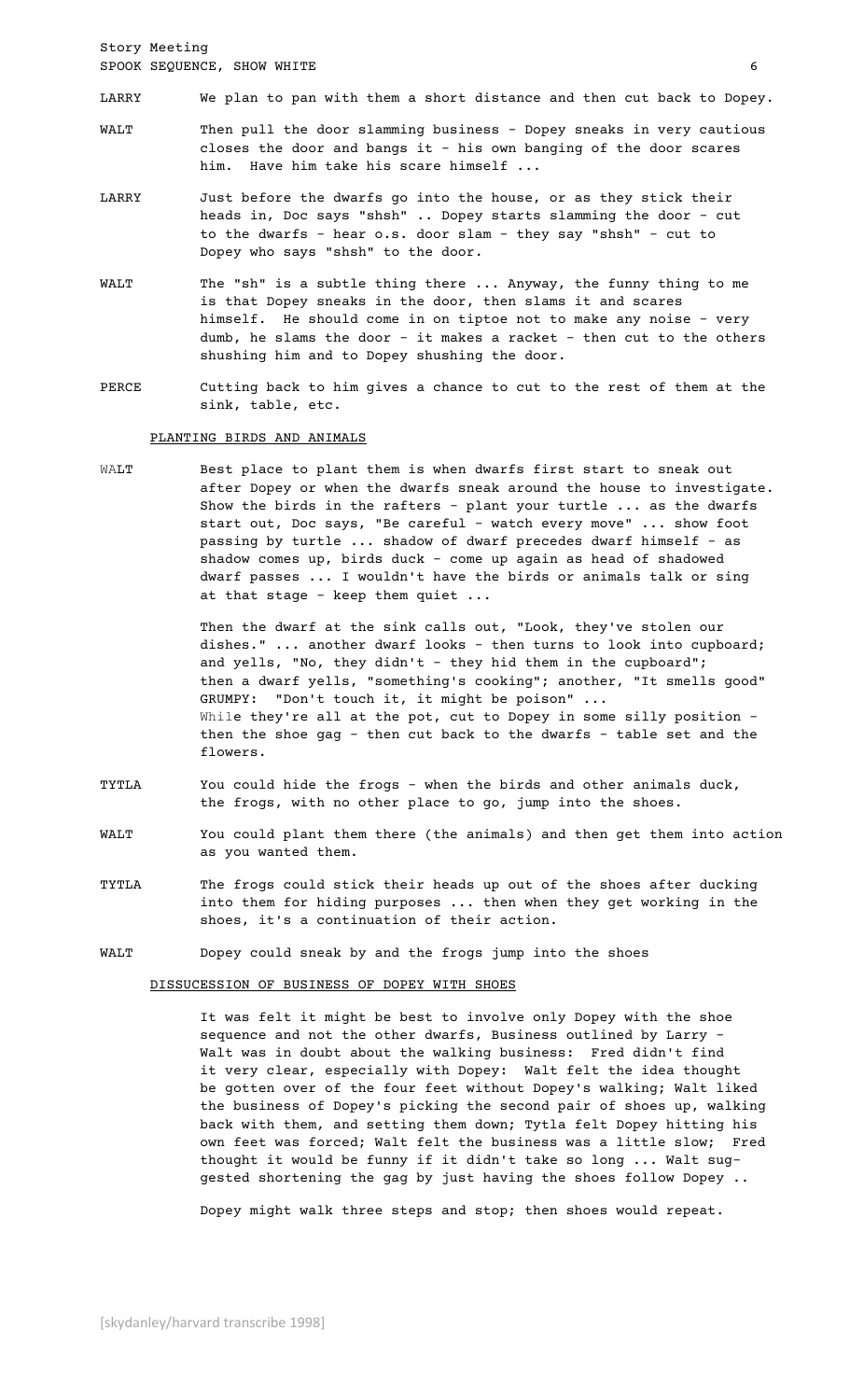DOPEY AND SHOE BUSINESS, cont.

action ... Dopey looks around - sees shoes - picks them up and returns them to place they should be ... starts off again, shoes following ... he stops to look for them - doesn't see them - turns back - finds they are right underneath him... (maybe that could be built more before finish)... then build the four feet business – Dopey is slow in registering them - he has walked half a dozen steps before he realizes there are four feet and should be two – find a quick way of having him discover he has four feet when he should have two.

- WALT We may be able to build something more with the shoes, I think ... get some way for shoes to chase him ... but Dopey fools them in some manner and then gets rid of them.
- TYTLA It would be funny in some other situation but here the mood is tense - just have the shoes follow Dopey - finding the shoos would be in keeping with that particular mood, but the idea of trying to chase them (involving the rest of the dwarfs as well, as suggested by someone else) would lead to something else.
- JOE Have the shoes walk out from under Dopey he sees them go by thinks they're his own feet - picks up his skirt to make sure .. the look on his face is as if he felt his own feet had walked out on him.
- WALT He would have a big "take" and perhaps slide under Doc's coat.
- TYTLA If the four feet are there he sees them steps away they follow after him ... you can build up a situation of some goofy action of Dopey trying to get away from his shoes as was suggested earlier... we might then have him work into something very fast where he gets shoes cornered or looked up.
- WALT He might get rid of them when running away from them into a closet they are locked in - he gets out from the top of the closet.
- TYTLA He might be side-stepping very fast while they keep step with him until he steps into a closet and escapes them, slamming the door ..
- WALT (outlining continuity) Pick up with Dopey seeing his four shoes realizes he shouldn't have four - counts them - puzzled - looks down again - suddenly realizes he should have only two - takes it big and becomes scared. When he sees the four shoes first, it's all right - then he could come into taking it - starts to run shoes follow him ...(if other dwarfs are used: cut to the others they see Dopey run and start to run for no reason at all ... that puts a climax on it ... we have gone to so much trouble with Dopey and the shoes that we shouldn't cut it off flat.)
- JOE As he comes into the scene and walks into the other characters standing there - they all see the four shoes - he thinks as two of the shoes move off that his shoes are running away ...

TYTLA Then the shoes come back ...

- WALT (if other dwarfs are used) Feature Dopey and the shoes until you get to certain point; then go into the business with the others. The dwarfs should all run and dive under the table – shoes go over the table and jump out of the window.
- ALBERT I don't like the whole idea of the frogs in the shoes ... it isn't strong ... it's all right if you explain it, but in the drawing you don't see the frogs any more.
- WALT Of course you have to plant it ... it's like the frog in Donald Duck (GRAND OPERA) – it's an old scare gag idea ..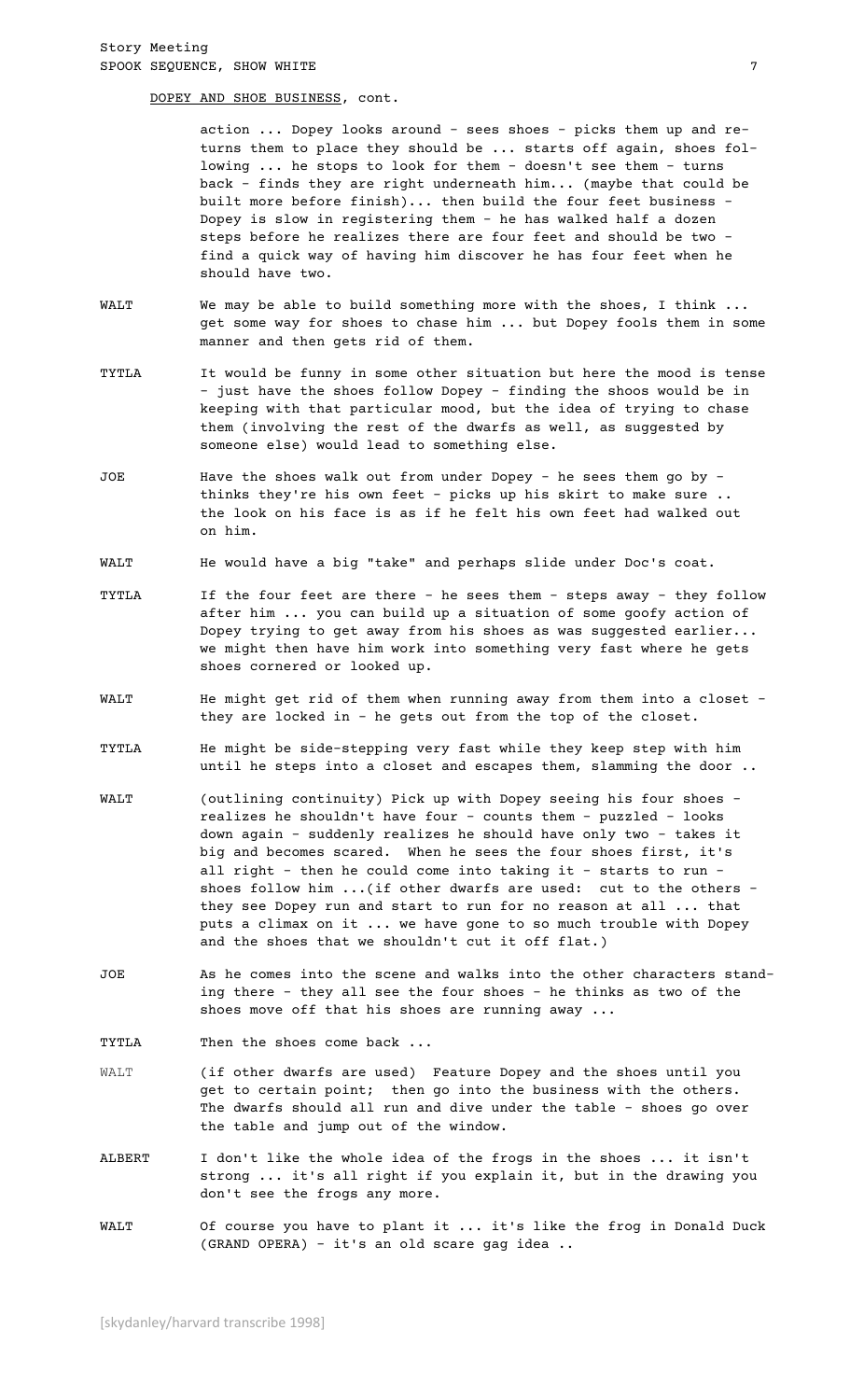DOPEY AND SHOES, cont.

....

- LARRY The value of the frogs in shoes is in the different things that can be gotten out of the shoes.
- WALT Felt the sequence did not tie in with the flowers on the table and sneezing. (LARRY: Unless they go out the window...)
- WALT Felt the mood transition from the shoes to the scared dwarfs and sneezing would be bad.
- JOE From continuity angle, it would be a lot better to handle shoe business with Dopey alone and not use the gang which would break up the continuity.

I like good comedy stuff, but I think we will have to tie the shoes in differently ... our continuity as a whole is more important than one gag ... our build-up should be to the tension of the little guys the business of the dwarfs hiding is wore clever and I'd like to build that ... each one of those could be a laugh if built right ... the little birds get a kick out of scaring the dwarfs ... then climax with the turtle, and you can go from one laugh to another. Bring Dopey in with his shoes, using just Dopey in that business.

As the dwarfs sneak around the house investigating, build up that the house is clean ... while they're at the soup pot. cut to Dopey – he sees pair of pants moving - he stalks the pants ... pulls the pants away - sees it's a turtle ... then shoes would drop down behind him ... he thinks he has conquered the turtle because everything (head) went inside the shell .. he puts the club he has been stalking with on his back ... he might be looking under the rug – nothing but a little flea scuttles out ... then the shoes pick up on him ... when the rest of the dwarfs are seeing different things, he should be seeing something silly (like flea) ..

# DWARFS SNEAKING THRU HOUSE

WALT We ought to get some funny action of dwarfs sneaking thru the house Grumpy has a funny shape that would make a funny sneak ... The way his rump comes out has laugh possibilities in the sneak ... we want to watch for opportunities for that stuff as well as the gags - get comedy action. When the dwarfs are looking at different places, you might have Dopey raise someone's coattails in his search without realizing what he is doing.

> It might be better to have someone beside the Doc look in the cup board (Fred agreed) ... that line would be good for Bashful because he can cry it out ... Doc is very good at the table.

I think it is important, if we can work it in, to show the dwarfs are all upset just because the house is clean ... Snowwhite's cleaning the house has more than surprised them - it has shocked and frightened them all ... showing them scared at finding a clean house sort of turns the tables - it has value from that angle.

- LARRY Dwarfs see the house is clean right at the door as they enter.
- WALT Have them do something there someone says, "Look, the floors are swept"; someone else, "The house is clean" - then someone says something to top that which arouses their suspicions at that point.
- TYTLA They could all relax for a moment when they smell food then Grumpy suggests it is poisoned.
- LARRY WALT (re getting rid of shoes) Dopey might just run and hide his head in box like an ostrich - shoes jump on his fanny and out the window, leaving Dopey there.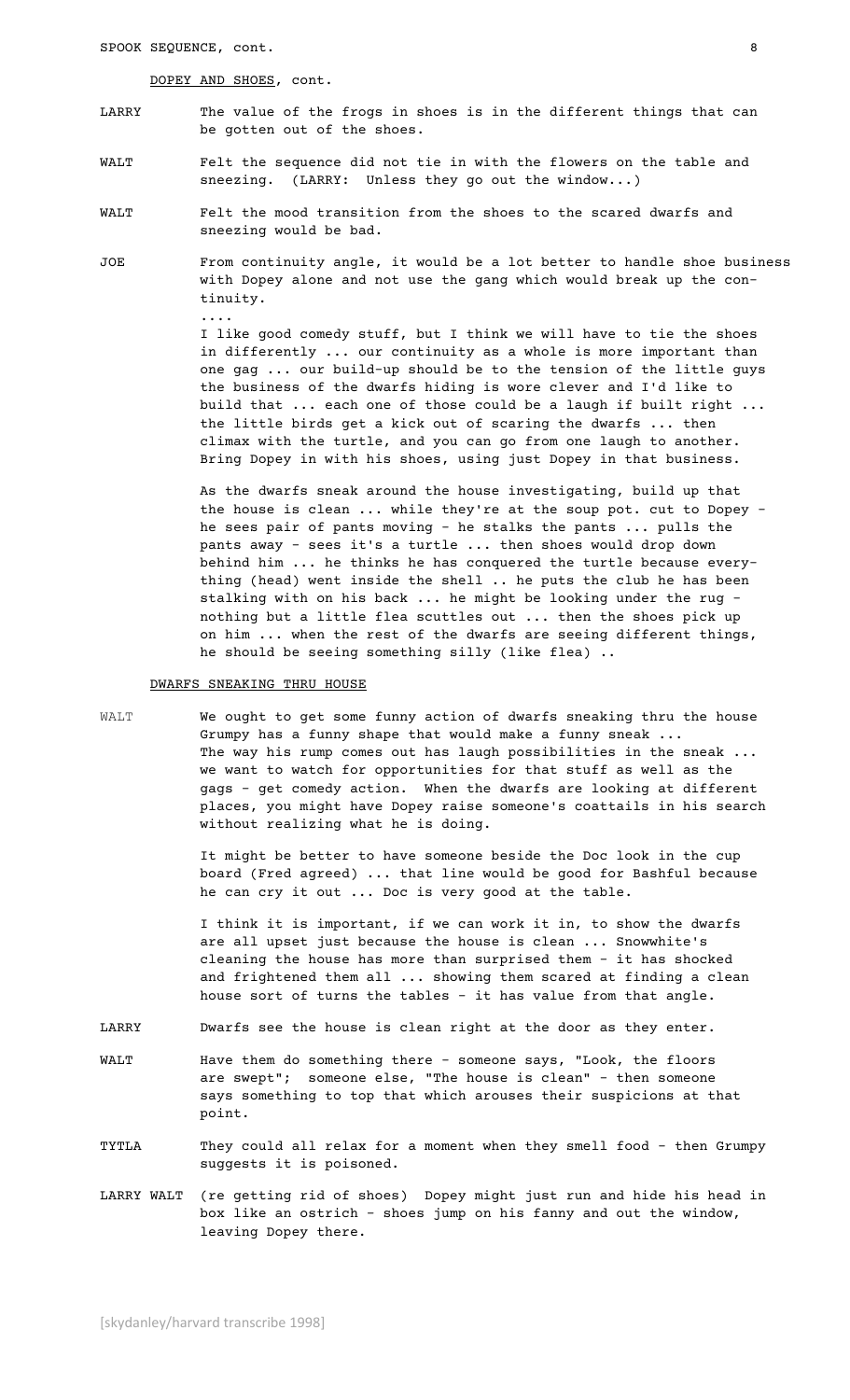SPOOK SEQUENCE, cont. 9 DOPEY AND SHOES, cont.

#### NOTE RE GRUMPY

- WALT Grumpy should always come in with a tag line like when they find soup, someone smells it, says, "Food" - but Grumpy says, "It might be poisoned"
- JOE He always comes in with something contradictory ...
- WALT Each time there is dialog, have Grumpy be the last one and have him give a line that frightens them: outside around the trees; at the door; at the soup pot, he tops the dialog with "it might be poison"

#### FLOWERS, SNEEZING BUSINESS

- LARRY Happy would be good one to pick up flowers, smell them, and generously shove them in Sneezy's face.
- WALT Bashful could smell them then with a "share all good things" smile he shoves them at Sneezy's face ... business of the sneeze - while Sneezy tries to control the oncoming sneeze, they all share the suspense with him ... he presses his fingers against his nose to ward off sneeze - when he thinks he has mastered it, he gives a sigh of relief - the other dwarfs all relax too - then the explosive sneeze that acts and sounds like a strong wind blowing things about - the dwarfs all jump on Sneezy for making so much noise ... plant strongly that they fear something is there ... then have the birds screaming – Doc drops candle in fright - it lands on the turtles head - they all dive out of the scene ... cut to where they are hiding ... show the light o£ the turtle as it passes the various dwarfs revealing them in their hiding places ... final cut would be to Doc - turtle comes in - burn on Doc's fanny – get some kind of top to the burning action as Doc leaps away.
- PERCE Have Doc hiding under a table on the burn he might shoot thru and come out of the drawer ...
- WALT (about nigger pile in sneezing business) Walt questioned whether it should come at that place - right after sneezy blows out the lights.
- LARRY There would be a lot of banging after the sneezing ... when the lights come on you discover all the dwarfs fighting each other.
- WALT Sneezy should blow out a sneeze that would affect the other dwarfs, but don't blow the light out ... show dwarfs hiding behind one another ... get climax to it.

I think the sneeze is funny in itself, even from the angle of the big sneeze scaring the devil out of the dwarfs... if it complicates it to blow the light out, maybe the dwarfs could all take the sneeze in some funny way ... show one dwarf with his beard up over his face one dwarf could be blown into another - sneeze blows a hat off blows one dwarf's beard up into Doc's face ... build sneezy up to a big "achoo" - and then cut to the effects of the sneeze - it could blow one dwarf up against the wall - it could slide a chair along the floor and set a dwarf down on it. Make a big sneeze of it ... that is where they would all get up and "shush" ... build the sneeze up for the sneeze and not for the lights going out ...Save the lights going out for the big scare later on when they have seen all that is going on around the house.

Work up Sneezy's preparation for the sneeze and the shush by the dwarfs... instead of having dwarfs press fingers at his nose to prevent sneeze, Sneezy could do that himself ... he relaxes - they all relax - then quick result after the sneeze. Come back to Sneezy wiping his nose (after showing effects of sneeze)... then they all jump on him accusingly as if he were responsible for the noise, and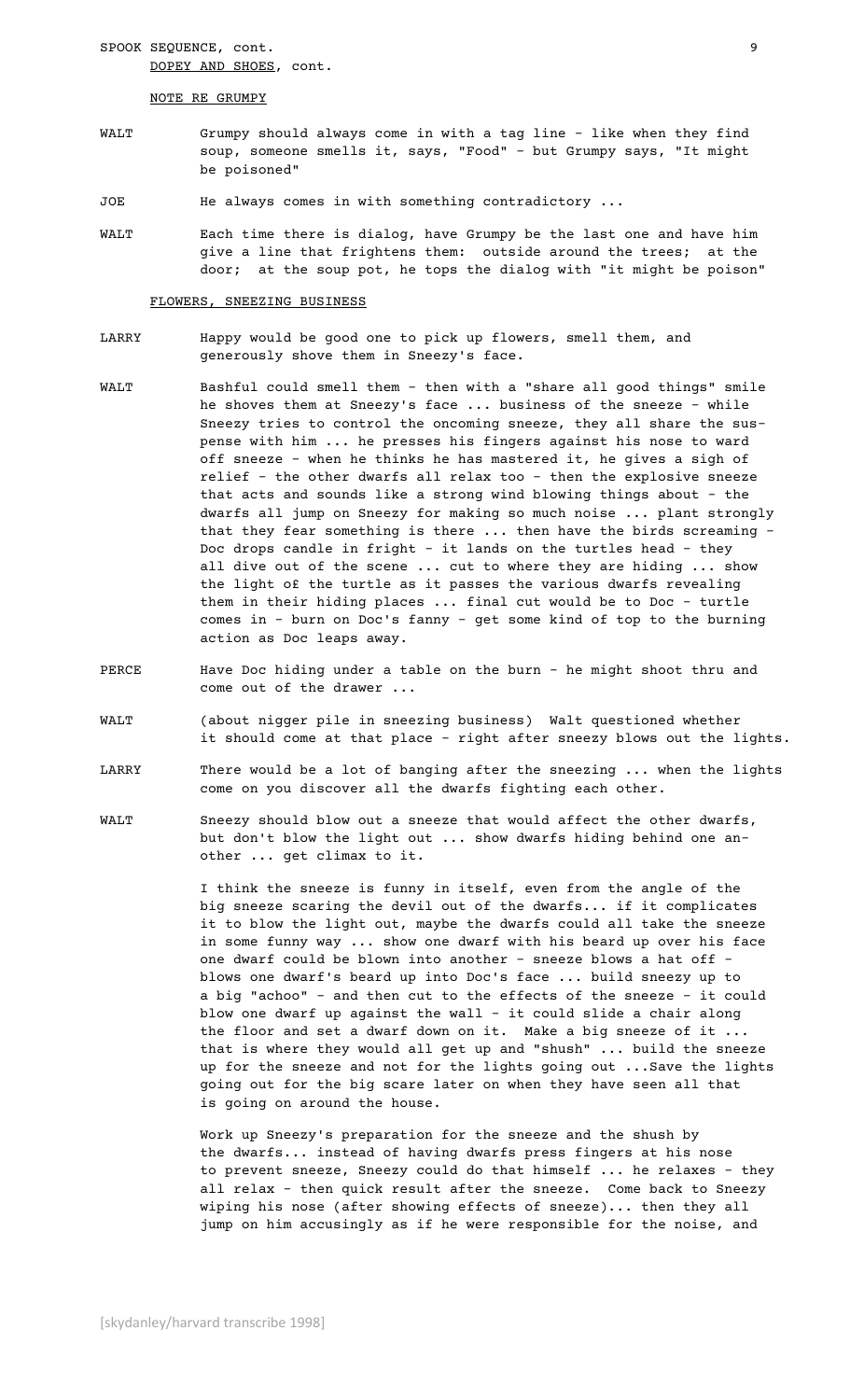## Sneezy

takes it guiltily... Grumpy would growl, "You asthmatic fool, do you want to get us all kilt" ... build there that they feel strongly there is something inhuman in the place ... the birds get a kick out of it ... the dialog might be: "we're not dealing with an ordinary something - our lives are in danger - there's something inhuman in this house - it's in here - it's here right now." That is when the birds take advantage of it and scream ... build up the big scare here ... get the dwarfs on edge so that when someone lets out a cough, it scares them.

Sneezy might wipe his nose with his beard while the others are scolding him. Sneezy is scared and feels guilty about the noise he has made – when Grumpy builds it all up, they all get scared ... the birds in the rafters look at each other - squeak - then the business that follows.

Show the result of the sneeze like a big wind storm.

TYTLA I like the blowing of the sneeze and the result showing. Their own nervous tension would throw the dwarfs back as much us the sneeze.

> I'd leave out the repetition of the finger business ... I am leery about repeats of anything because they take the edge off.

WALT Get some sound - (tight wood blocks) for sound of two fingers pressed against nose to prevent sneeze ... show Sneezy's face screwed up from the strain of trying to control sneeze - fingers pressing against nose you can just see Sneezy's eyes above screwed up face.

> Using pressure on dwarfs' noses is funny pictorially - show them with noses pressed against pillows in bed and at other times too. ...

> Go from the soup pot business to the decision that there is something there - start to look around - bring in shoes following Dopey with top for that ... then they discover flowers .. the sneeze - birds screaming.

The sneeze is character stuff (in answer to question about value of sneeze) ... We talk about business so long it often becomes stale to us and we replace it with a weaker gag just because it's newer... it a thing to watch...

When dwarf puts flowers in sneezy's face and Sneezy starts to sneeze we can forget about the flowers ... flowers should be shoved right into Sneezy1s face - bury face in them ...

After the birds screaming: the candle - the turtle - the door squealing, the going upstairs.

I like the pantomime build-up on the sneeze (as outlined by Larry). The sneeze could be the climax that would lead to the whole business without using the birds; yet what I like about the birds is that the dwarfs build themselves to a pitch of fear and then some silly thing happens that sets their fears off.

## BIRDS SCREAMING

Just before birds let out squeak, build up "something wrong, something inhuman here" ... Grumpy should put the top on it again ... he makes a calamity of it ... then the bird squeaks. You have shown the birds in the rafters as the dwarfs sneak about the house investigating – no need to plant them further.... you would cut to the birds listening to the dialog just before scream.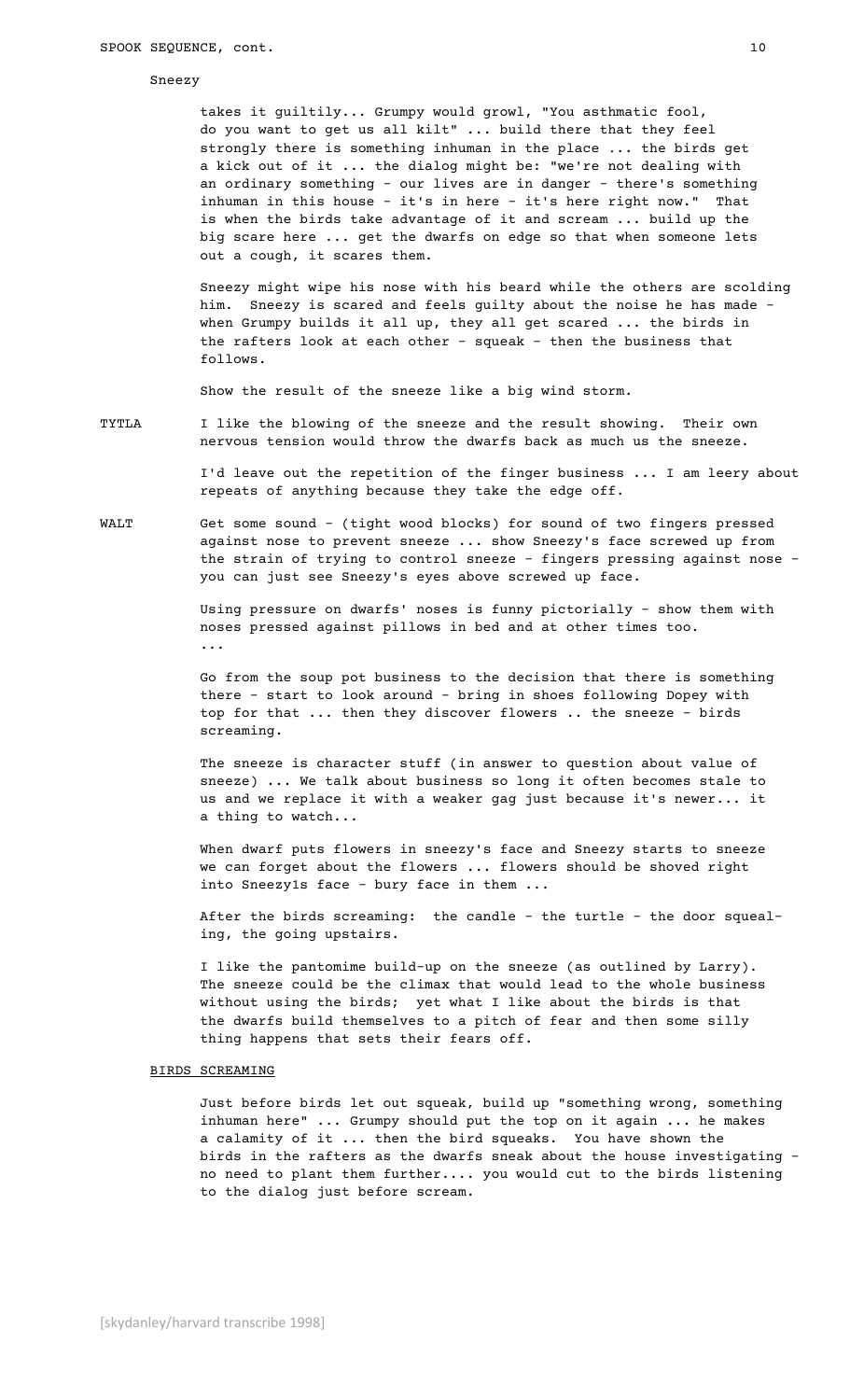# TURTLE BUSINESS

- JOE Dropping candle on turtle's head (by DOC) seems false... Walt felt the need of a better way to work candle on turtle's head than sketched, some way that looks less painful and is not so slow ...
- WALT Light on the turtle's head is funny... we should plant it when dwarfs get scared at birds screaming, Doc throws candle up - it comes down on turtle's head - turtle pulls his head in - then cut to dwarfs in hiding and show the moving candle as turtle passes by.... If you want to get comedy out of it the audience must be in on it - at least some time before its effect on the dwarfs.... the candle on the turtle head is funny in itself and not dependent on other gags.
- LARRY suggested candle wax to justify the candle sticking or turtle's head, Walt didn't agree ..
- WALT When the birds let out a squeak, the candle goes up in the air the dwarfs out of sight - cut to the turtle and the candle lands on his head - turtle takes it and starts off on a run, scared, which gives him some speed ... cut to each guy shown as if lighted by the candle on turtle's head .. then cut to Doc in tub ... turtle into Doc – fanny burn, etc.

Walt suggested the turtle might be hiding in some clothes – perhaps drag a pair of pants behind him, the light before him. The turtle had been planted when the dwarfs were sneaking about their house – we saw him as some feet passed him in the sneak ... he would be hiding under something, the pants, perhaps, which would make him look more weird and spooky as he traveled along with light on his head.

(Discussion about getting rid of candle on turtle's head - it was felt not advisable to leave turtle in that predicament ... it was suggested the turtle might go under a wide crack in the door and knock candle off as he passes under door. Walt felt that Doc, after burn, could rush into cupboard, knocking candle off the turtle in passing ... Doc sees that - cut back to candle and Doc comes in, picks up candle, (but we must have better finish than that...)

Find a way to climax Doc's burn with the candle. Is the candle the only source of light?

- LARRY It would be after the sneezing which blows out the lights in the room - Doc comes in with a candle which he has lit off stage – that would be the only source of light in the room except the main lighting ... (but room not to be pitch black) Carrying the whole scene in a half light carries the mood along too.
- WALT Doc could have a candle when he comes in (ready for candle to fall on turtle later) ... we could cut to Doc in some corner with candle looking into the corner for something, in that way planting him with the candle.

In his fright on being burned by candle, Doc's head could hit something and something else fall down... Doc might yell, "don't shoot – I didn't do it."

As the turtle runs along with candle, he could bring his head out (as sketched by Albert) - it would be funny and show up better.

LARRY White of dwarfs' eyes could show in light of candle as turtle passes.

It was suggested that turtle might be hiding in bunghole of a barrel at the time he gets candle.. dwarfs think they see a ghost when they see turtle with clothes dragging behind him and light shining before.

WALT If turtle not in barrel, he might be shown hiding in clothes...light shining on clothes dragging behind him would be funny.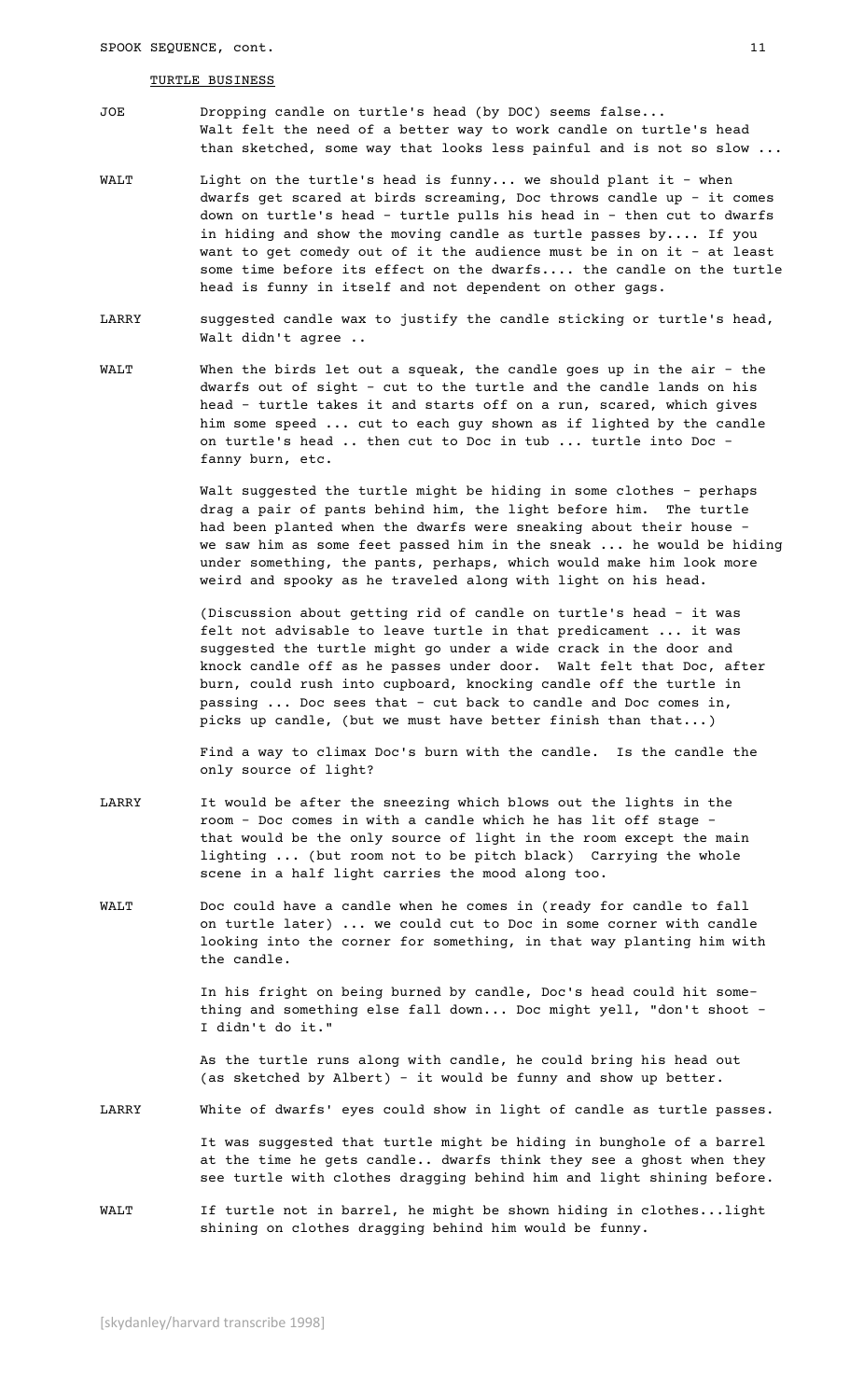WALT FREE TEA KETTLE: Is it far-fetched? I think the form is funny -I like what Albert had with the head of the dwarf raises under the lid ... the potato sack was good. ... the kettle is so small, the shape must be forced to get the arm out ... I think we could find a better hiding place that would be funny.

> Albert suggested stove pipe. Perce - a keg with the arm coming out of the bunghole taking the lid off... Walt: a soup pot with an arm coming out taking the lid off.

## KNQCKIKG BUSINESS

- WALT I'm scared of the knocking it's quite deliberate and planned ... Doc's line sound deliberate - it all seems dragged in ... the knock isn't quite right - I can't feel the laugh coming in at the right spot ..
- FRED I like the knocking part but I don't like the top ...
- WALT A thing like that needs a bigger top or it falls flat. Use squeaking door instead.

## SQUEAKING DOOR ATTRACKING DWARFS' ATTRENTION UPSTAIRS

- LARRY (Walt suggested a door slamming at first) Maybe just a squeak would be enough to call their attention, and then you wouldn't feel Snow White had gotten up, particularly if you cut up and show the door... that would be just as dwarfs are coming out after Doc has his fanny burned by candle.
- WALT That door could be a break the preceding business has been climax and this would be the beginning of a new piece of business .. cut up to the door and come back to the dwarfs in a new group.

We could cut back to Doc - or from the Door you could cut to Doc at the bottom of the stairs- he says, "shsh- it's upstairs" ... the shot of the dwarfs at the bottom of the steps would be from a camera angle looking down on them - Doc looking up ... show the door closing slowly, creaking sound - then to dwarfs taking it - the shot looking down at the dwarfs tie the two together ... get to new business from that point ... build up the dwarfs' tension..

(The value of comedy business lies in creating a scared feeling, then showing that the cause of the scare is really nothing to be frightened of.)

# DOPEY IS SENT UPSTAIRS

- WALT After the creaking door dwarfs scared build right there that "one of us must go up to chase it down- it's upstairs" ... all the dwarfs swing to Dopey ... Dopey says, "yes" - they look at him - he takes it - starts to go off - they grab him by the skirt ... he treadmills in an attempt to escape - they drag him to Doc who gives him a candle.
- JOE Dopey beats them to it he starts to leave when they say "someone must go up" - his attempted sneak off gives them the idea - two or three hands grab his skirt and stretch it way out - pull him back shove him around- Doc gives him candle, "Here, take it" - Dopey shaking so hard he can't take the candle; Doc says, "don't be nervous."
- TYTLA Doc, shaking as much as Dopey, should take Dopey's hand in one of his (Doc's) and just manage to place the candle in it, both shaking all the time.
- WALT Dopey shouldn't take a step the dwarfs should shove him right on to the stairs and push him up.